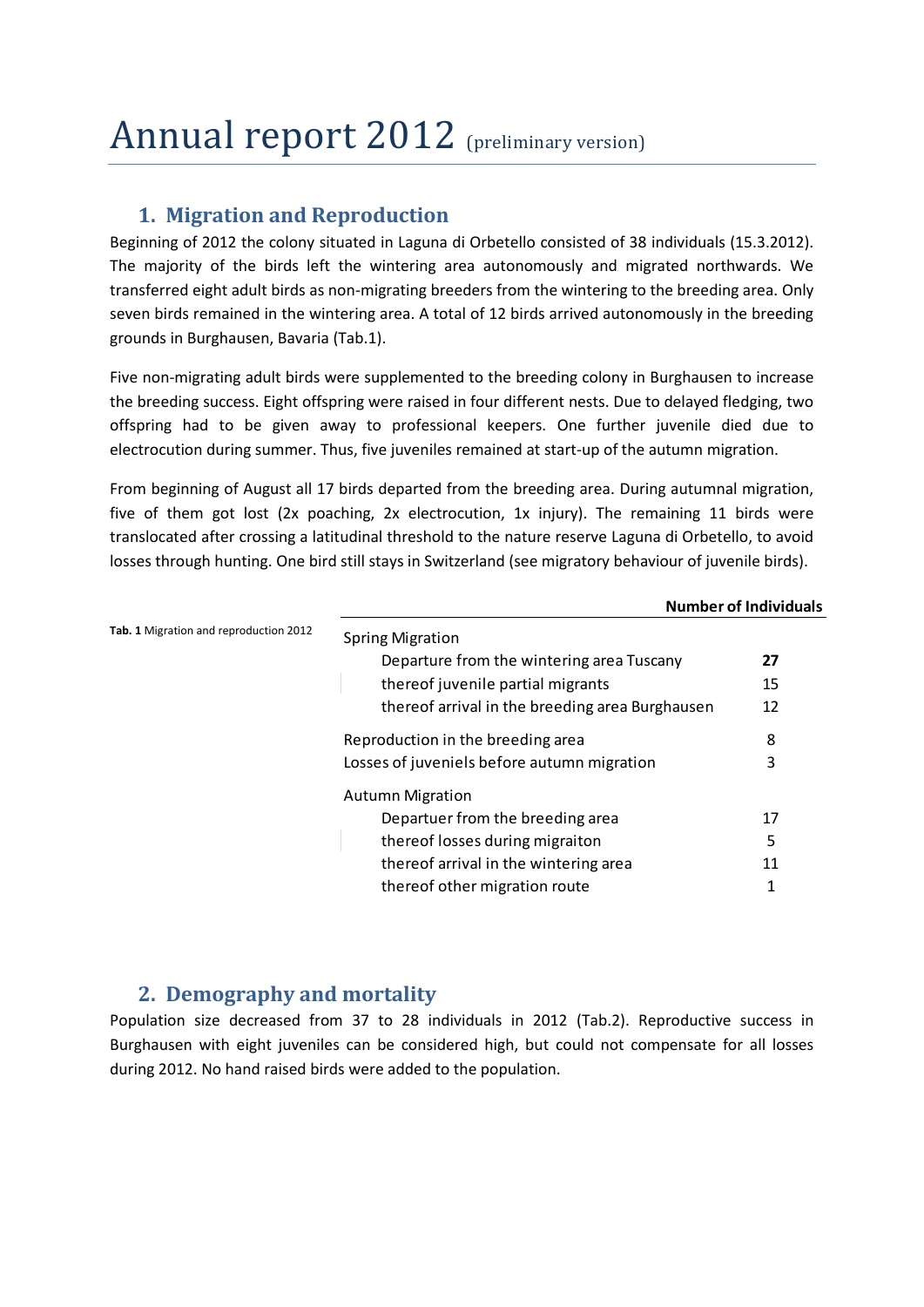**Tab.2** Population development 2012

|            | 2012                              |                         |                          |                |                |                                    |  |
|------------|-----------------------------------|-------------------------|--------------------------|----------------|----------------|------------------------------------|--|
| Generation | Populationsgsize<br>pre-migration | Reproduction<br>Natural | Ohter Popul.<br>increase | Mortality      | Loss of bird   | Populationsgsize<br>post-migration |  |
| older      | 5                                 |                         |                          |                |                | 5                                  |  |
| 2008       | $\overline{c}$                    |                         |                          | 0              |                | $\overline{c}$                     |  |
| 2009       | 5                                 |                         |                          | $\overline{2}$ |                | 3                                  |  |
| 2010       | $\overline{7}$                    |                         |                          | 4              |                | $\overline{\mathbf{r}}$            |  |
| 2011       | 18                                |                         |                          | 8              |                | 11                                 |  |
| 2012       |                                   | 8                       | $\mathbf 1$              | 3              | $\overline{2}$ | 3                                  |  |
| Sum        | 38                                | 8                       | $\mathbf{1}$             | 17             | $\overline{2}$ | 28                                 |  |

Comparing mortality rates and mortality causes 2011 and 2012 (Tab.3) shows a general decrease in loss numbers from 21 to 16. The majority of the losses in 2011 had to be indexed as 'missing', counting for all birds disappearing without a trace after leaving the wintering- or breeding grounds. We assume most of them were victims of illegal hunting. In 2012 the amount of missed birds dropped to seven.

|                         | <b>SUM</b>             | Ζ | 21   | 16   |
|-------------------------|------------------------|---|------|------|
| Tab.3 Mortality reasons | Other reasons          |   | 2    | 2    |
|                         | Injury                 |   |      | 1    |
|                         | Tuberculosis           |   |      | 2    |
|                         | Electrocution          |   | 1    | 3    |
|                         | Missed                 |   | 16   | 7    |
|                         | <b>Illegal Hunting</b> |   | 2    | 2    |
|                         |                        |   | 2011 | 2012 |

Three of GPS/GSM Tracking device equipped birds were shot in autumn 2012. One could survive due to intensive veterinary care in Livorno. This resembles a loss of 9% of the tagged migratory population. Grace to the first attempt of escorted migration, these losses can be considered as moderate. Remarkably, quite some birds died by electrocution on old power lines in Bavaria. The cases are well documented and reported to local authorities.

For the first time, avian tuberculosis has been detected in our colony. Two juveniles, who stayed during summer in the Laguna di Orbetello, died by this infectious disease. A third bird, found in the surrounding of the wintering area is likely to deceased from TBC illness. Screening the population for TBC was found to be negative. We assume that the disease is now cured. The origin of the TBC in our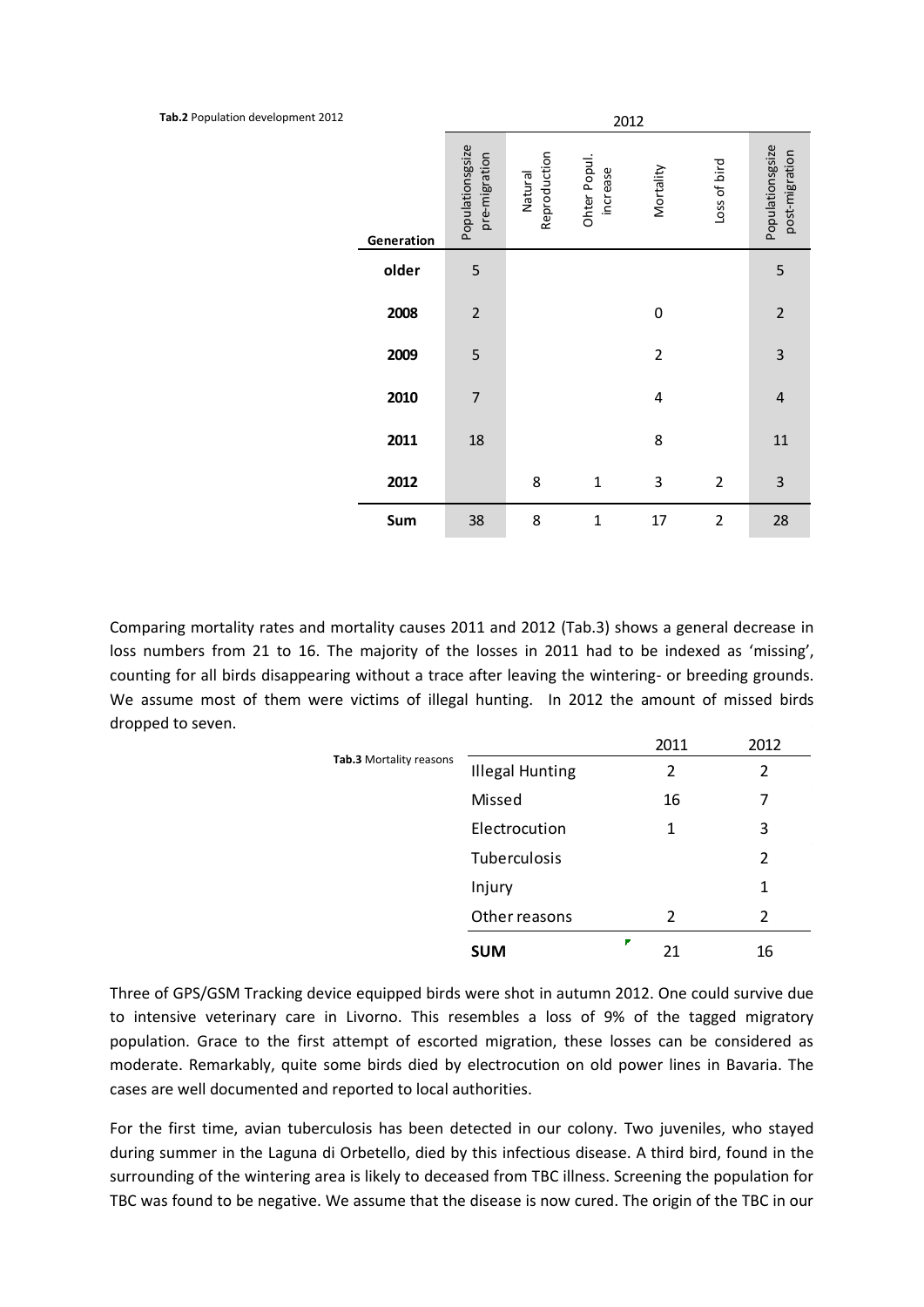population is not known, single infection events in a wild population occur naturally. To avoid the spread of the disease, birds were released from the aviary at beginning of December (before official end of the hunting season). We'd like to thank Alexandra Scope (Vet.med Wien), Jean Meyer (Tierarztpraxis Villach) and Renato Ceccherelli (CRUMA/LIPU Veterinary Centre Livorno) for their professional veterinary care.

#### **3. GPS/GSM remote real-time monitoring**

This year for the first time all birds have been equipped with battery powered GPS/GSM tracking devices (mcm-control). The devices are customized to our needs and need to be recharged after sending approx. 180 Positions. During spring and autumnal migration a task force caught birds carrying trackers with low remaining battery capacity and recharged them (or replaced non working devices if possible). Birds disappearing and carrying non-working devices had to be classified as 'missed' (a category inexistent per se when Trackers work properly).

Remote real-time monitoring allows guarding the birds while they are on their way, including repeated recapturing for Tracker maintenance or saving injured individuals. It also allows 'action on demand', if birds become victims of illegal hunting. In 2013 we plan to further optimize reliability of the monitoring devices to reduce the amount of missing birds.

## **4. Escorted migration**

In 2012 for the first time, migrating birds were accompanied by a special task force. This task force consisted of several teams, two persons each, equipped with Tracking maintenance tools, a mobile aviary, boxes for animal transport, bird food and italian info folders. The teams followed the birds by car. Their job was to guard the birds on stop-over sites and inform the local people and authorities, especially hunters, about the birds and the project.

If birds crossed a latitudinal threshold of 45.5°N during autumnal migration, they were captured and translocated to the save wintering grounds. This minimizes the risk of illegal hunting but allowing the birds to behave according to their physiological regime programmed to migrate. From this treatment we excluded birds, who led naive juveniles in their first year. Escorting and recapturing are a quite intense work, but the resulting small number of losses (9%) makes the effort worth.

For the first time, a task force member was able to be on site just 30 minutes after two birds were shot illegally. The victims were our famous female 'Goja' and one wild offspring of the colony, hatched in Burghausen and following Goja to the wintering grounds. Although both birds died soon after arrival, we were able to identify the hunter and charge him with legal action. At the moment a lawsuit is prepared in collaboration with LIPU (BirdLife Italy) and WWF Italy. Together we try to achieve a persuasive precedent, which will raise awareness for the problem of illegal hunting. We hope to reduce hunting pressure in the long term not only from the bald ibis, also from other migratory bird species crossing Italy.

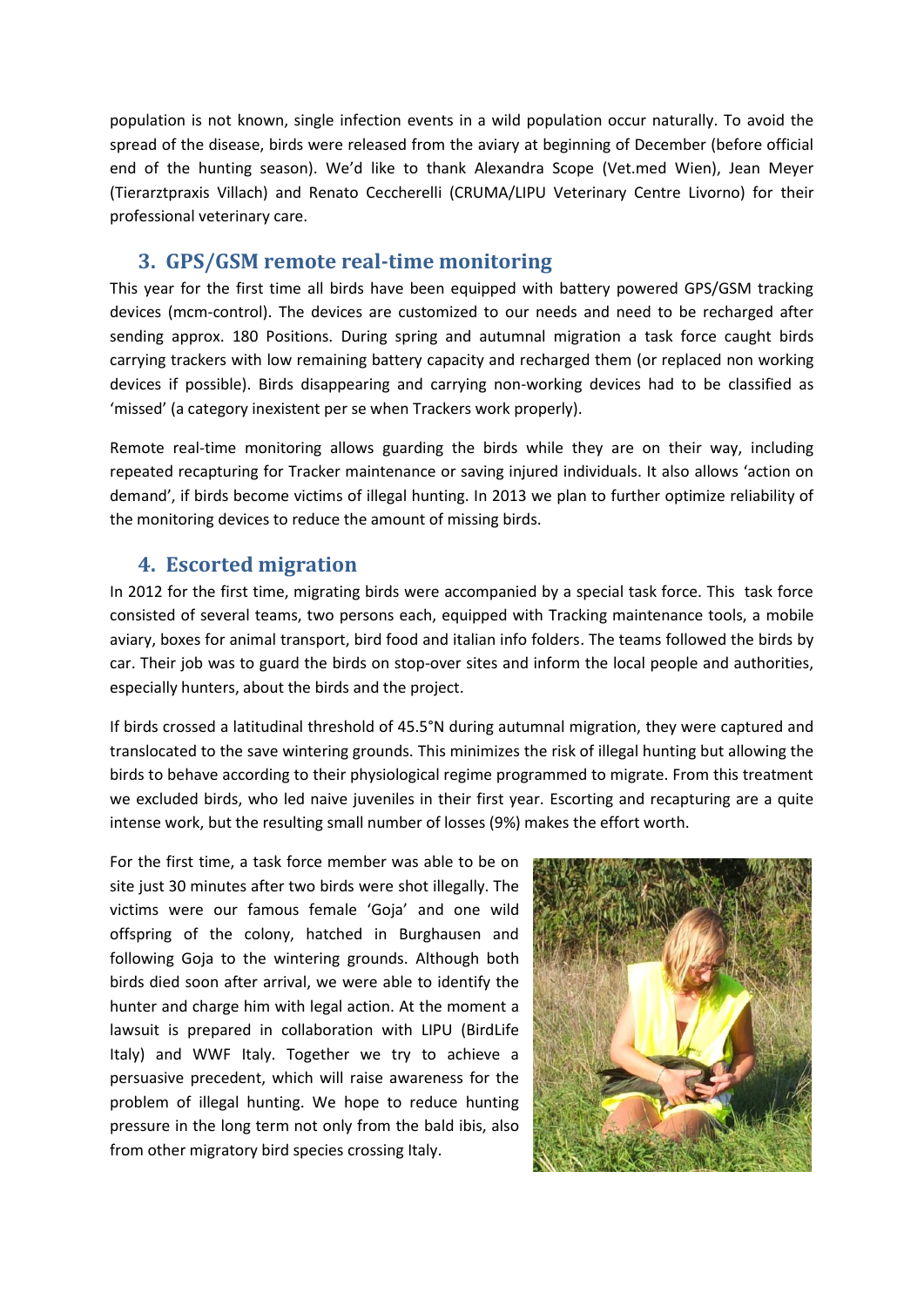#### **5. Migratory behaviour of juvenile birds**

The founder generation had been raised by human foster parents and been guided by microlight aircrafts to suitable wintering grounds. Meanwhile those individuals reproduce and migrate autonomously. By following experienced fellows, juveniles learn the locational information of the wintering area. In autumn 2011 the first wild offspring 'Jazu' arrived at Laguna di Orbetello by following his experienced fellow 'Goja'. In summer 2012 'Jazu' returned autonomously back to the breeding grounds in Burghausen. 'Jazu' guided a wild juvenile to the wintering grounds in autumn 2012, 'Goja' was shot together with another wild juvenile near Livorno. Today we find three Ibises in our colony raised and led to the wintering area by experienced conspecifics, which show adequate migratory behaviour without human influences.

Another wild bird called 'Shorty' followed the experienced male 'Domino' (who crossed the alpine mountain range via Switzerland). For some unknown reason Shorty became separated from his fellow and since stayed in Switzerland. Though the bird had to face harsh conditions such as a closed snow cover, it managed to survive (see picture).

Shorty's behaviour indicates a wide range of flexibility concerning the bird's choice of habitats. Nevertheless we try to catch the bird and let it re-join with the group to learn an adequate migratory route. Permitting the bird to roam freely until next summer, bears the risk of distracting other inexperienced birds apart from the main corridor to Switzerland.



Juveniles disjoining flocks occur in the Middle East commonly. During autumnal migration,

many juveniles lose contact to experienced fellows and hardly find the way back to the breeding area. Obviously the chances to survive are in central Europe much higher than in the Middle East.

## **6. International conservation efforts – founding of an international working group**

In November 2012 the international AEWA working group was launched in Jazan/Saudi Arabia [\(www.unep-aewa.org\)](http://www.unep-aewa.org/). The organisation aims to protect migratory bird species. One major goal of the AEWA is to reintroduce the northern bald ibis in Europe within the next ten years. This shall be

done by establishing sedentary (like in Spain) and the migratory colonies. Surprisingly the group came out with the ambitious aim to extend reintroduction efforts to Algeria, where until now no basis for reintroduction have been created so far.

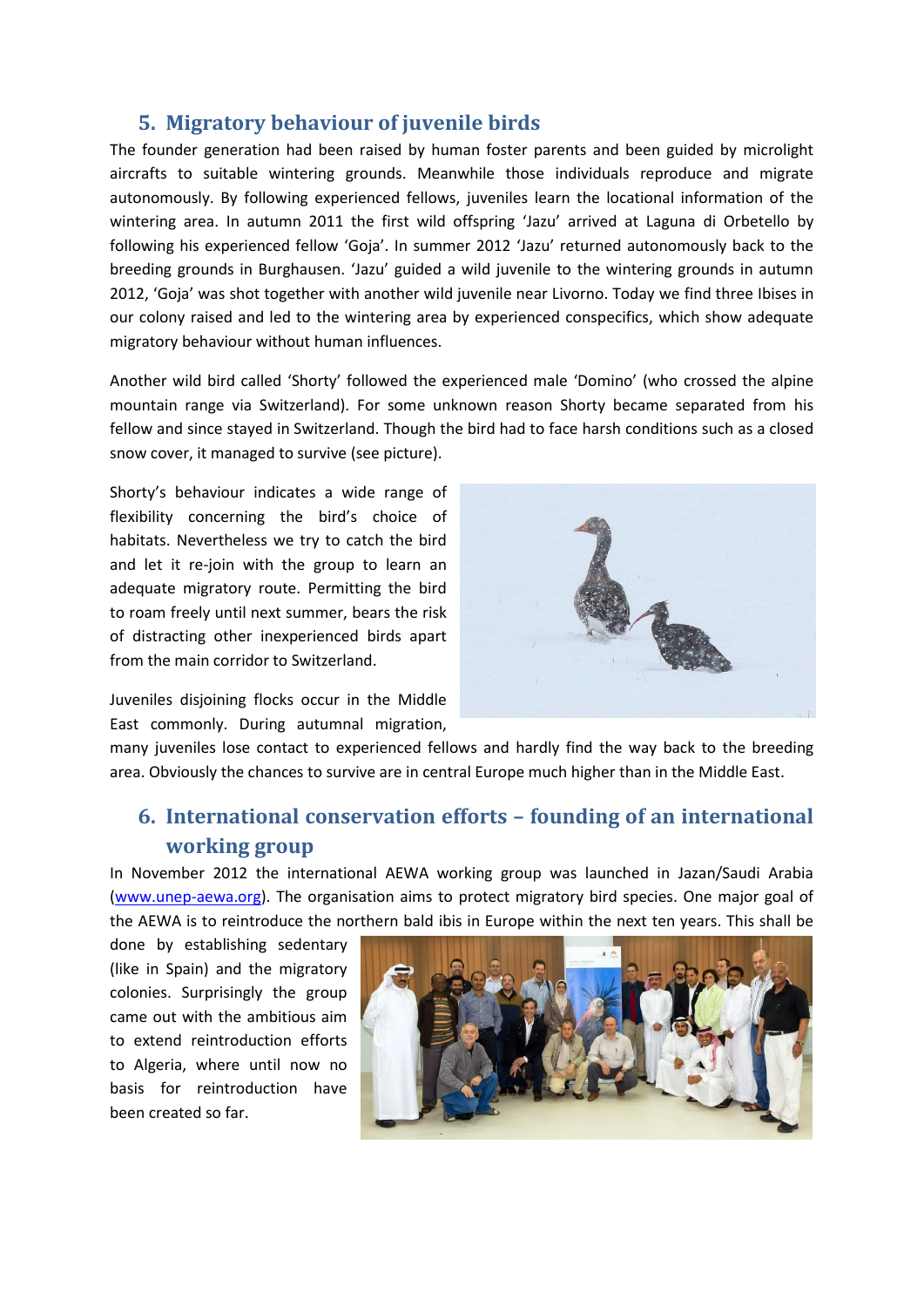## **7. Projects and perspectives in Morocco and the Middle East**

We were not able to detect any changes for the better concerning the bald ibis' situation neither in Morocco nor the Middle East. We expect some four birds to be still alive in the Middle East. Unfortunately the implementation of conservation efforts seems to be hardly possible (especially in the Syrian breeding area). Nevertheless the AEWA members agreed on further supplementation attempts together with actions against illegal hunting and electrocution.

In spring 2012 Regina Pfistermüller and Johannes Fritz visited the Moroccan sedentary colony to renew the cooperation and to talk about the start of a feasibility study concerning reintroducing bald ibises in this region. Unfortunately, the feasibility study did not come to happen. Incomprehensibly, conservation efforts are desired to focus on Algeria instead. There we have to start from the scratch.

#### **8. Applying for LIFE+ funding**

In September 2012 we applied for LIFE+ funding (LIFE+ Biodiversity). The Förderverein Waldrappteam acts as the coordinating beneficiary. We will be supported by eight partners in Germany, Austria and Italy. During the project period (2014-2019) we aim to re-establish three migratory colonies in Burghausen, Salzburg and -potentially- Passau, which share one common wintering area in the southern Tuscany. By 2019 the population should exceed 119 individuals. This is estimated to be the minimum viable population size for self-sustaining colonies.

## **9. Basic research**

#### **Flight formation**

GPS tracking data provides insights into the spatiotemporal patterns and the formation of a new migratory tradition of migrating bald ibises. Moreover it allows the escort of migratory birds and implementation of measures against illegal hunting (see above). Currently data is analysed in a master thesis.

## **In-flight energy expenditure and metabolic processes in a free-ranging migratory bird**

FWF Project (P20633); (Bairlein F, Fritz J, Scope A, Schwendenwein I, Stanclova G, van Dijk G, Meijer HAJ, Verhulst S, Dittami J); currently prepared to submit to nature.com

Abstract: Migratory birds can perform extraordinarily long flights during migration but the physiological processes that make these feats possible have only recently come into focus. It has generally been assumed that flight has high energetic and physiological costs and that the ability to perform long-distance flights was contingent on the evolution of extraordinary physical adaptations to undertake the journey. Unfortunately, there have been few integrative studies that document interactions among physiological processes during flight to support or disprove this assumption. Methodological constraints have been the stumbling block. The present study is a first in this sense. It was an analysis of physiological changes in individual Northern Bald Ibis (Geronticus eremite) in relation to flight duration. By combining data sources from a point-of-care device, doubly labeled water methods and standard laboratory chemical analyses, we were able to document the effects of flight on energy expenditure, metabolite use, blood gases, electrolytes and potential muscle damage. The results revealed an optimization of basic physiological responses to exercise that balanced aerobic and anaerobic fat, protein and carbohydrate metabolism to make long-distance flight economic and physiologically tolerable. The responses to flight described are costs that may limit its